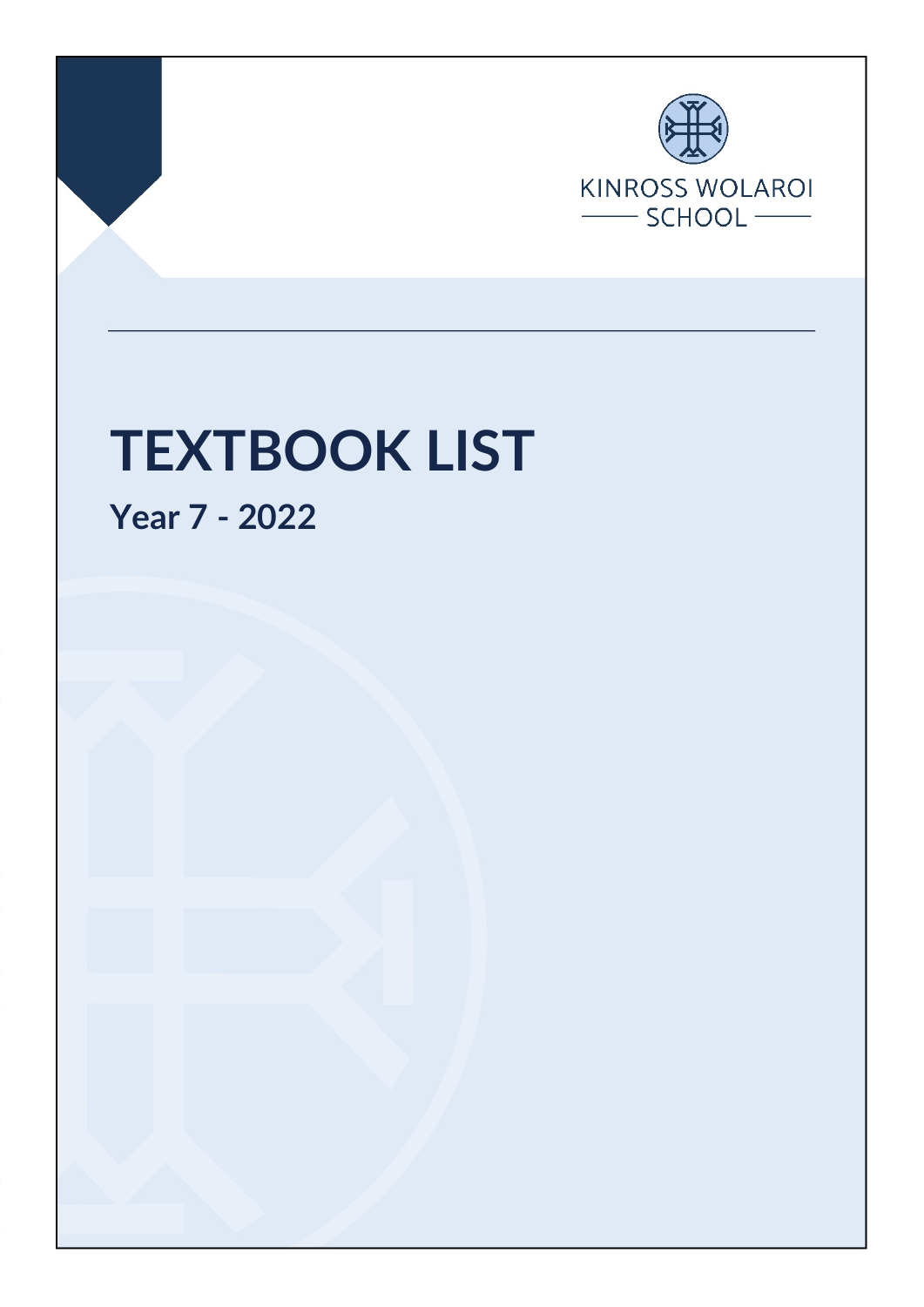## **KINROSS WOLAROI SCHOOL**

YEAR 7 – 2022 TEXTBOOK LIST

| ---------<br>ЛV<br>,,<br>יווישבע | --<br> | ICDNI |
|----------------------------------|--------|-------|
|                                  |        |       |

| <b>ENGLISH</b>                                             |                     |               |
|------------------------------------------------------------|---------------------|---------------|
| A Monster Calls (illus. Jim Kay) (Walker edn)              | <b>Patrick Ness</b> | 9781406339345 |
| Usborne Complete Shakespeare: Stories from all plays (H/B) | Anna Milbourne      | 9781409598770 |
| King of Shadows (Red Fox edn)                              | Susan Cooper        | 9781849412742 |

| <b>FRENCH</b>                    |              |               |
|----------------------------------|--------------|---------------|
| Pearson Quoi de Neuf? 1 SB/EB 2E | Comley et al | 9781488625749 |

| <b>HISTORY</b>                                                            |               |
|---------------------------------------------------------------------------|---------------|
| Cambridge NSW History Transformed Stg4 Yr7&8 Print&Digital   Clarke et al | 9781108887465 |

| LATIN                              |           |               |
|------------------------------------|-----------|---------------|
| Cambridge Latin Course Book 1 (4E) | Cambridge | 9780521635431 |

| MATHEMATICS 7 - ALL CLASSES                  |              |               |
|----------------------------------------------|--------------|---------------|
| Cambridge NSW Maths Yr7 (Print & Digital) 2E | Palmer et al | 9781108466219 |

| <b>MUSIC</b>     |  |
|------------------|--|
| No text required |  |

| <b>PDPHE</b>     |  |
|------------------|--|
| No text required |  |

| <b>RELIGIOUS EDUCATION</b> |  |
|----------------------------|--|
| No text required           |  |

| <b>SCIENCE</b>              |               |               |
|-----------------------------|---------------|---------------|
| Pearson NSW Science 7 SB/EB | Rickard et al | 9781488656590 |

| TECHNOLOGY MANDATORY |  |
|----------------------|--|
| No Text Required     |  |

| <b>VISUAL ARTS</b> |  |
|--------------------|--|
| No Text Required   |  |